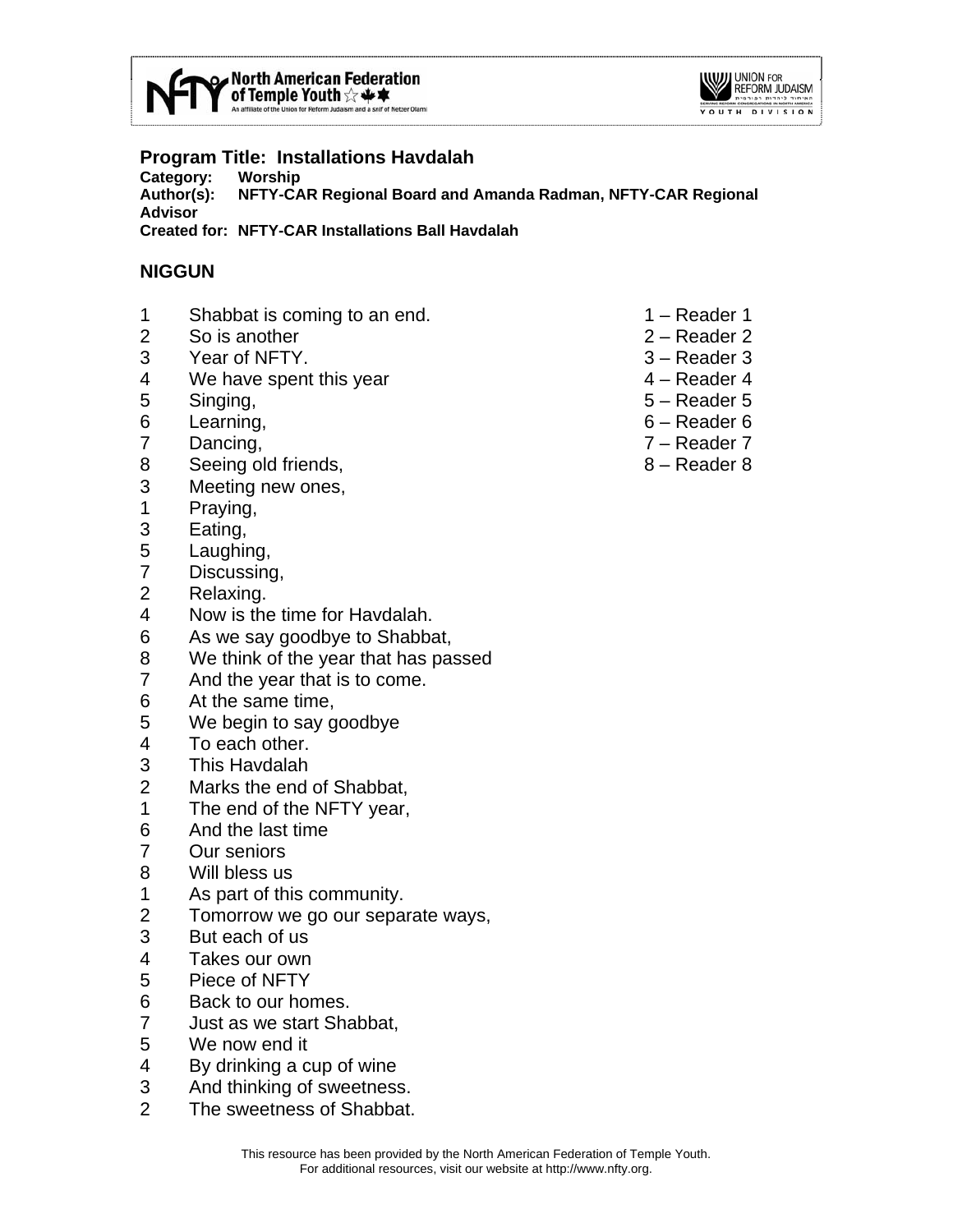



- 1 The sweetness of our friendships.
- 8 The sweetness of this community.

# **KIDDUSH**

- 2 We have spent this year
- 4 Learning about Jewish Family
- 6 Exploring the notion of G-d, Are you Down?
- 8 Discussing Jewish Life Cycle Events- the Circle of Life
- 7 And Urban Issues-
- 6 Going out in the community to make a difference
- 5 We have experienced
- 4 Relationships with God
- 3 *Ben adam l'makom*,
- 2 And relationships
- 1 With each other
- 3 *Ben adam l'chavero*.
- 5 Now as our time together
- 7 As this community,
- 8 As this family,
- 6 Comes to a close,
- 4 And as we prepare to welcome
- 2 A new group of eighth graders,
- 3 A new group of friends,
- 4 Into this *kehilla kedosha*,
- 5 This holy community,
- 6 We must remember the community
- 7 Which we have made here
- 8 Together
- 1 And which cannot survive
- 7 Without a piece
- 2 Of each one of us.
- 6 As we say the prayer
- 3 For the spices
- 5 We think of their sweet smell.
- 4 The smell comes from the blending of many different spices,
- 2 Just as our sweetness
- 3 As Jews,
- 4 As NFTY,
- 5 Comes from the blending
- 6 Of each of us
- 7 Into one community,
- 8 One family.
- 1 Remember the sweet smell
- 6 For it always be with you.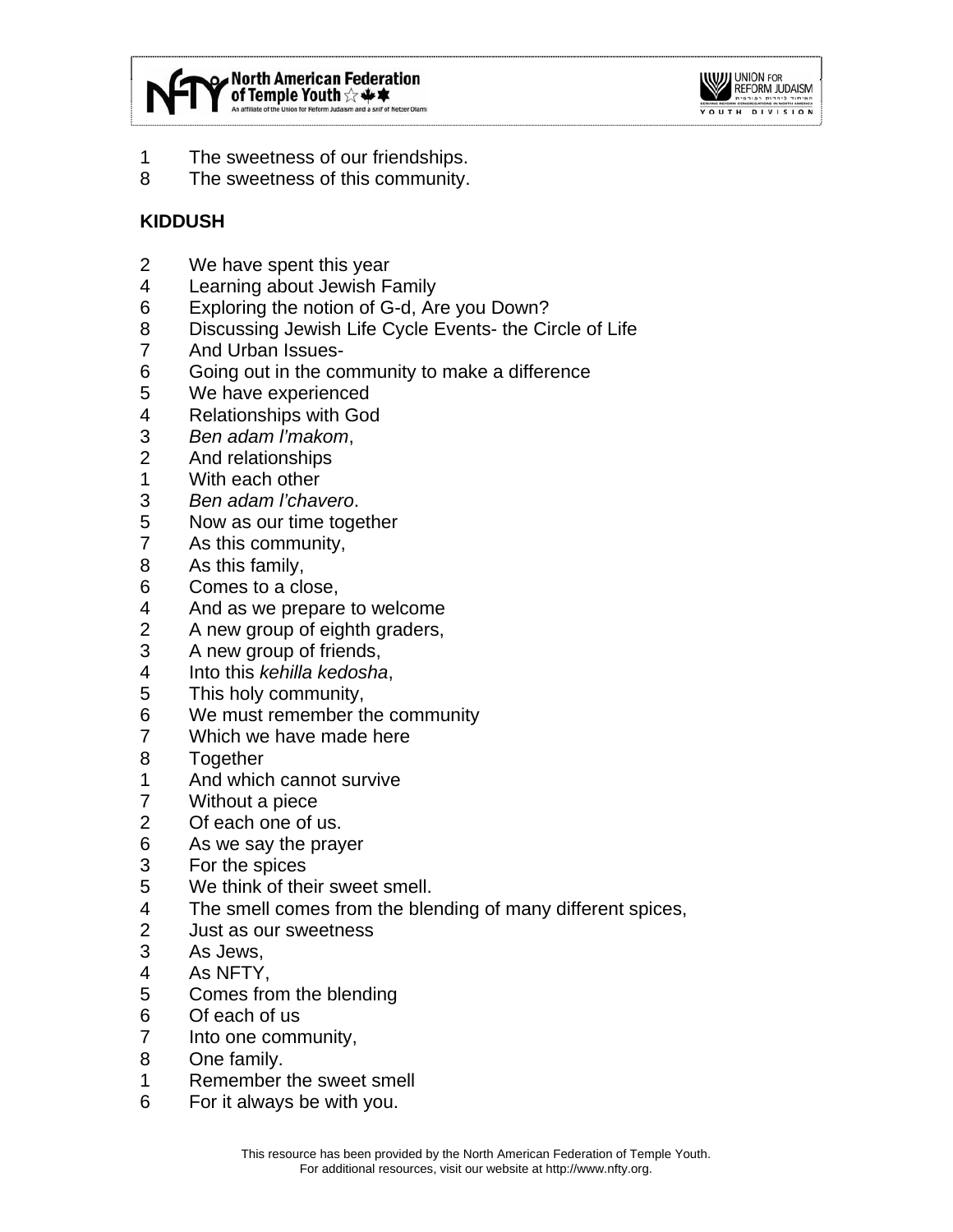



- 4 Remember this year,
- 2 For it will always be with you.

# **SPICES**

- 7 Watch the candle dance.
- 5 It burns on,
- 3 Full of joy and delight,
- 1 Lighting the faces
- 2 Of all of us.
- 3 This past year
- 4 We have been like candles,
- 5 Full of excitement and happiness
- 6 Lighting our own faces
- 7 And the faces of so many others.
- 8 The Havdalah candle is different,
- 7 Separate,
- 6 Special.
- 5 Instead of one wick,
- 4 Many combine to form a single flame.
- 3 This combination gives us
- 2 A brighter flame
- 1 Than if each were separate.
- 8 By coming together,
- 2 Each wick takes a part
- 7 In brightening the room.
- 3 With one less wick,
- 6 The flame would not be as bright,
- 4 And our faces would not shine
- 5 With the same glow.
- 1 Each of us
- 3 Is like one of the wicks
- 5 On this Havdalah candle.
- 7 Without each one of us,
- 2 The room would not be as bright,
- 4 And our faces would not have the same glow.
- 6 As we bless the flame,
- 8 *Borei M'orei HaEish*,
- 4 Think about the light
- 7 We have created this year.
- 3 Let that light
- 6 Burn within you
- 2 As you go out from here.
- 5 Let that light
- 1 Light the way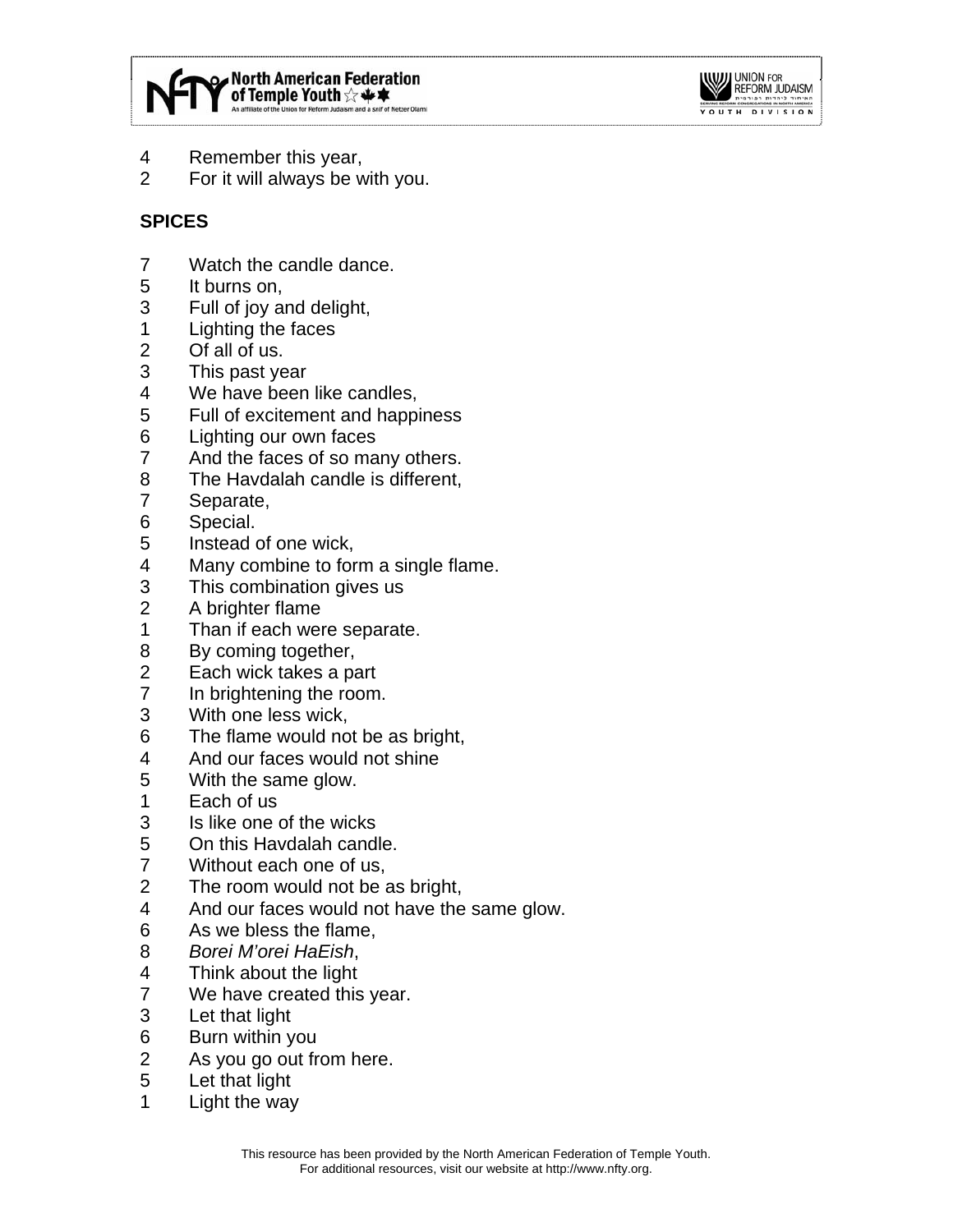



- 1 For all those you meet
- 2 In the days
- 3 And weeks
- 4 And months to come.

## **FLAME**

- 5 Havdalah separates Shabbat
- 6 From the rest of the week.
- 7 But tonight
- 8 This Havdalah separates
- 8 Our time together
- 7 As the community
- 6 Of NFTY CAR 2005 2006
- 5 From the rest of our lives.
- 4 The time we have spent together
- 3 Has been a holy time.
- 2 We have truly made this place
- 1 As well as every place we have met,
- 7 From OSRUI,
- 2 To KAM Isaiah Israel,
- 6 To Beth Tikvah Congregation,
- 3 A *makom kadosh*,
- 5 A holy place.
- 4 You will never forget
- 6 The friends you have made
- 8 The things you have learned
- 2 The experiences you have had
- 7 And the amazing power
- 3 Of being a part
- 5 Of this incredible organization.
- 1 As we say
- 2 The last blessing of Havdalah,
- 3 *Hamavdil Ben Kodesh L'Chol*,
- 4 We make the distinction
- 5 Between our lives in NFTY
- 6 And those we will return to
- 7 When we leave here
- 8 Tomorrow.

### **HAMAVDIL**

- 2 The light has been put out
- 6 But the room is not dark.
- 3 The light within each of us